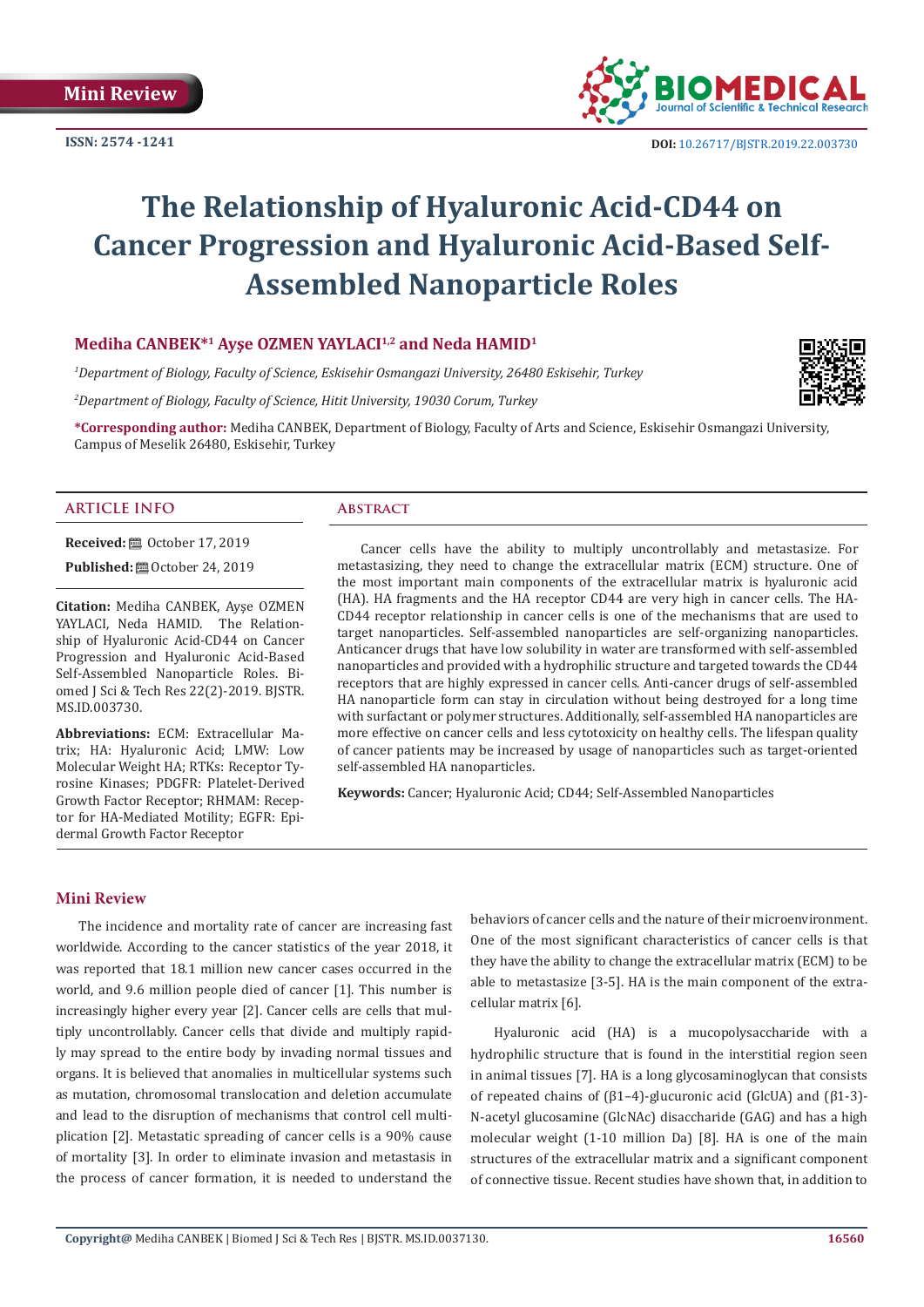its status as a main structural component, hyaluronic acid is also effective on several cellular functions. It plays a role in important cellular activities such as cell differentiation, growth, cell adhesion, cell migration and proliferation [6].

It is known that low molecular weight HA (LMW-HA) accumulates in various types of cancer. LMW-HA has been associated with various cellular processes such as proliferation, invasion and angiogenesis [9]. Progressive weight reduction of HA fragments can decrease ECM density and cancer cell invasion get easier to other tissues. In addition to this, inflammation, angiogenesis, metastasis and multidrug resistance (MDR) increase [10]. While LMW-HA contributes to favoring cancer cells, HMW-HA has the opposite effect [11], just as in its protective effect against cancer in naked mole rats.

Naked mole rats have a much longer lifespan in comparison to other rodents. While the average lifespan of mice and other rodents is about 4 years, this time is 32 years for naked mole rats. Several scientists reported that HA, provides animals resistance to cancer [12]. The reason for these rats to not get cancer is the HMW-HA, they possess which is approximately 5 times larger than that in mice and humans. This special HMW-HA is synthesized by fibroblasts forms a tight density around the cells. It is believed that this cloud of HMW-HA that surrounds cells prevents not only transformation of normal cells into cancer cells but also metastasis. The thing which makes this hyaluronic acid special is the structural differentiation of HAS2 synthase, which is one of the enzymes that synthesize hyaluronic acid, in difference to the case in humans [13,14]. Such a large HMW-HA cannot be synthesized in humans [9].

In addition to the presence of HMW-HA, prevention of cancer formation in naked mole rats also involves the mechanisms of p16 induction (HMW-HA mediated) and early contact inhibition [14-16]. HA is different to other GAGs. HA is not synthesized from the Golgi apparatus as a single protein such as proteoglycan. It is synthesized by mediation of the HA synthases that are found in the inner surface of the plasma membrane (HAS1, HAS2, HAS3). While HAS1 and HAS2 synthesize HA with high molecular weights, HAS3 is responsible for synthesis of HA with low molecular weights [8]. There are six hyaluronidases responsible for degradation of hyaluronic acid (Hyal-1, Hyal-2, Hyal-3, Hyal-4, PH-20) Sugahara et al. Among these, Hyal-1 and Hyal-2 have been studied the most. Different molecular weights of hyaluronic acid play a role in formation of different cellular signals [8]. There are two main HA receptors: Cluster of differentiation (CD44) and Receptor for HA-Mediated Motility (RHAMM) [8]. Besides these, it is known that both HMW-HA and LMW-HA bond with the cell surface receptors of Toll Like Receptors-2 (TLR-2), TLR-4, Lymphatic Vessel Hyaluronan Receptor (LYVE) and layilin and some ECM molecules such as collagen VI and Proteoglycans [4,11,17]. As the receptor CD44 has appeared to be associated with cancer more in comparison to other receptors, it has been researched in more detail.

CD44 is found in endothelial cells, leukocytes, epithelial cells, fibroblasts, keratinocytes, hematopoietic cells and various cancer cells [8,18]. It has a glycoprotein structure, and it passes the membrane along its axis. It has 7 extracellular domains, a transmembrane domain and a cytoplasmic domain. While the N-terminal is found in the extracellular region, the C-terminal is inside the cell. There is a "link module" motif in the N-terminal where HA and HA-bonded proteoglycans can bond [8]. The end of the C-terminal is associated with cytoskeleton proteins [2]. CD44 has great significance for cell adhesion during the cell migration and tissue formation [2]. The adhesion and spreading activities of lymphocytes are also associated with CD44 [19]. It plays a role in extracellular vesicle interaction [20]. Besides these, it is known to play a role in physiological processes such as hematopoiesis and extremity development [20].

CD44 has several isoforms that are formed by alternative splicing of one gene in the 20-exon region. This diversity increases by post-translational modifications (N and O-glycosylation) [2]. CD44 receptors that are formed by alternative splicing taking place in the 6-15 exons of the CD44 gene are known as "variants" (CD44v) [21]. The standard CD44 isoform is CD44s [2]. CD44v is expressed in extraordinary circumstances such as development and tumors. Among these, high expression of CD44v6 in different types of cancer has been reported, and it is known that it is effective in cancer formation and progression [8,20]. Hyaluronic acid is not the only ligand of the CD44 receptor, and CD44 gains the ability to bond with different ligands by exposure to post-translational modifications. These include collagen, fibronectin, laminin, fibrin, osteopontin (OPN) and serglycin [11].

CD44 isoforms affect some receptors on the cell surface and regulate their functions. These receptors include those that play a role on cancer such as Receptor Tyrosine Kinases (RTKs) like c-Met, the Vascular Endothelial Growth Factor Receptor-2 (VEGFR-2), Platelet-Derived Growth Factor Receptor (PDGFR) and Epidermal Growth Factor Receptor (EGFR). These are effective on activation and inhibition of several signal pathways such as Wnt and Fas. By affecting the functions of such pathways and receptors, they have significant effects on inhibition of apoptosis mechanisms in cancer cells and development of drug resistance [8,11].

It was shown that HA, HA synthase, Hyaluronidases and hyaluronic acid receptors increase in various types of cancer [22]. However, their mechanisms in the cancer formation process have not been enlightened yet [5,22]. Nevertheless, some possible mechanisms related to this issue have been proposed. The first one of these was associated with the Warburg effect that is seen in cancer cells [11]. Accordingly, cancer cells prefer the way of anaerobic respiration to be able to produce ATP and require too much glucose to be able to produce sufficient energy. This hyperglycemic environment created by cancer cells by excessive glucose intake leads to an increase in, UDP-N-acetylglucosamine. This situation triggers dimerization and expression of HAS2, which is an HA synthase. The increase in HAS2 quantities leads to an increase in the quantity of HA, and an HA cloud is formed around cancer cells. Through deg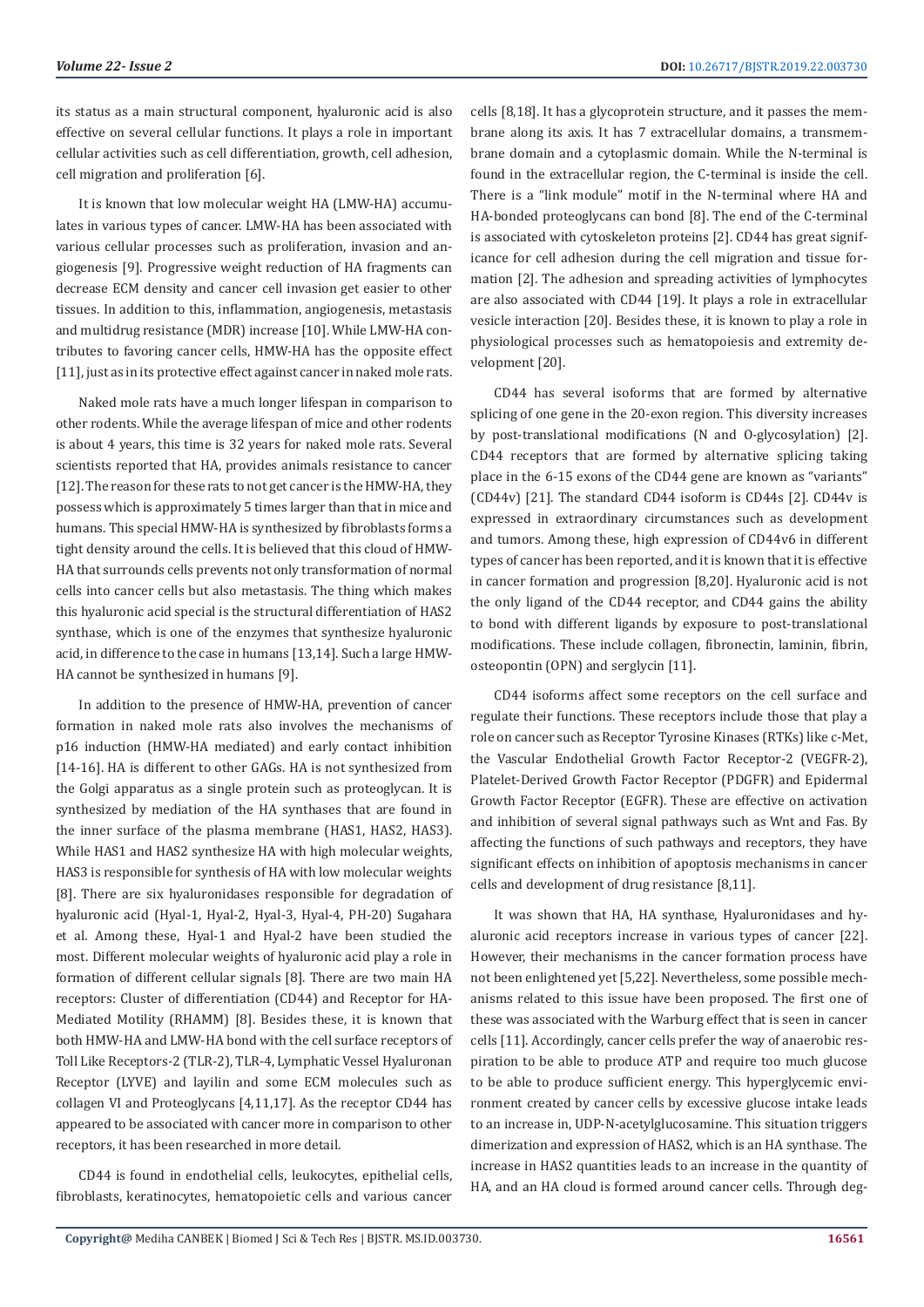radation of HA by hyaluronidases, LMW-HA is formed. LMW-HA, by bonding with CD44 receptors, contributes to processes of invasion, neoangiogenesis and metastasis. Moreover, it was reported at CD44v6 shows an anti-apoptotic effect as a result of its collaboration with receptor tyrosine kinases, contributes to drug resistance and affects HA synthesis in an increasing direction [11].

The HA-CD44 ligand/receptor relationship is utilized nowadays to design nanoparticles that are used for cancer treatment. Anticancer drug are used together with carrier nanoparticles, the time they spend in circulation increases, and they directly target cancer cells. This is why they become more effective in lower doses in comparison to the dose used in chemotherapy, and they affect healthy cells to a minimal extent, some side effects that are seen in chemotherapy patients are eliminated/reduced. This increases the quality of life of cancer patients [2,23]. There are various HA-based nanomaterials that are used for the purpose of cancer treatment. These include polymeric drug-conjugated HA, nanomaterials (such as: micelles, polymersome, hydrogels)and inorganic nanoparticle materials [24]. One example of these may be self-assemble nanoparticles. Self-assembled HA nanoparticles are drug carriers that are frequently utilized in cancer treatment, because the expression of the HA receptor CD44 in cancer cells is very high [25].

Self-assembled nanoparticles consist of three parts. These are the surface, shell and core [26]. Such nanoparticles have a hydrophobic core and a hydrophilic shell. The hydrophobic core serves collection of drugs with a hydrophobic structure. The outer surface of the hydrophilic shell has surfactants, and these constitute the surface part of the nanoparticle [23,26]. These molecules found in the nanoparticle surface are monofunctional long-chain molecules such as amines, phosphines, carboxylates and thiols. These molecules provide nanoparticle stability. Among these, the most frequently preferred one is Polyethylene glycol (PEG) [26]. As nanoparticles with a PEG structure are not noticed by phagocytic cells, they have a lower rate of opsonization, and they show a more effective accumulation in cancerous tissues [27].

Self-assembled nanoparticles show a self-forming behavior in aqueous environments due to their amphiphilic structures. Anticancer drugs that have low solubility in water are transformed with self-assembled nanoparticles and provided with a hydrophilic structure. Various polymers and surfactants are used in the surface part of nanoparticles [26]. These provide the nanoparticle with a surface charge. In addition to this, they passively play a role in carrying the nanoparticle to the targeted cancer cells [28] and allow it to stay in circulation [26]. Additionally, structures such as antibodies, receptors, small organic molecules that are added to the surface parts of nanoparticles play a role in recognition of nanoparticles by tumor tissues, as well as their bonding and intake into the cell [27,29]. One of such molecules is HA, which is used to target nanoparticles towards cancer cells that are known to show high expression of CD44 [30,31]. The surfaces of cancer

cells are highly rich in terms of CD44 receptors. Self-assembled HA nanoparticles that effectively access the tumor tissue are bonded with the CD44 receptors that are found in abundance on the surfaces of cancer cells.

The Hyal-2 that is found on the cell surface starts degradation of the nanoparticle structure by degrading the HA molecules in this structure. Self-assembled-HA nanoparticles are taken into the cancer cells by CD44 receptor-mediated endocytosis.The partly degraded nanoparticles are degraded even more by the Hyal-1 inside the cell, and the anticancer agent is dispersed within the cell [32]. There are various cancer studies that have been carried out on self-assembled HA nanoparticles. The study by Choi et al. examined the properties of self-assembled HA nanoparticles and revealed that HA nanoparticles have a high ability of being targeted towards cancer cells [25]. Choi et al. introduced self-assembled HA nanoparticles with an without PEG and it was reported that PEG-coated self-assembled HA nanoparticles stayed in circulation for a longer time, and they showed higher accumulation in the tumor tissue in comparison to the HA nanoparticles without PEG coating [33].

In a similar study, PEG was added to the structure of selfassembled HA nanoparticles to be used in carrying the anticancer agents, doxorubicin and camptothecin, to cancer tissues. It was shown that the nanoparticle forms were more effective in comparison to those that were freely provided [32]. In the study by Huang et al. (2013), docetaxel-PLGA-HA nanoparticles showed an anti-tumor effect by reducing systemic toxicity in breast cancer mice [23]. Self-assembled HA nanoparticles that were used in another study were proven to block CD44 receptors in colon cancer cells [31]. In the study by Ganesh et al. [34], siRNA trapped in selfassembled nanoparticles inhibited the high expression of CD44 [34]. Self-assembled HA nanoparticles may be easily targeted towards cancer cells with high CD44 expression. Due to the surfactants or polymers added to the nanoparticle surfaces such as PEG, they can stay in circulation for a long time without opsonization by the reticuloendothelial system, and they show a more effective cytotoxic influence on cancer cells. The lifespan and quality of life of cancer patients may be increased by usage of nanoparticles such as target-oriented self-assembled HA nanoparticles.

#### **Acknowledgement**

None.

#### **Conflict of Interest**

No conflict of interest.

# **References**

- 1. [Bray F, Ferlay J, Soerjomataram I, Siegel RL, Torre LA, et al. \(2018\) Global](https://www.ncbi.nlm.nih.gov/pubmed/30207593) [cancer statistics 2018: Globocan estimates of incidence and mortality](https://www.ncbi.nlm.nih.gov/pubmed/30207593) [worldwide for 36 cancers in 185 countries. CA: A Cancer Journal for](https://www.ncbi.nlm.nih.gov/pubmed/30207593) [Clinicians 68\(6\): 394-424.](https://www.ncbi.nlm.nih.gov/pubmed/30207593)
- 2. [Mattheolabakis G, Milane L, Singh A, Amiji MM \(2015\) Hyaluronic](https://www.ncbi.nlm.nih.gov/pubmed/26453158) [acid targeting of CD44 for cancer therapy: From receptor biology to](https://www.ncbi.nlm.nih.gov/pubmed/26453158) [nanomedicine. Journal of Drug Targeting 23\(7-8\): 605-618.](https://www.ncbi.nlm.nih.gov/pubmed/26453158)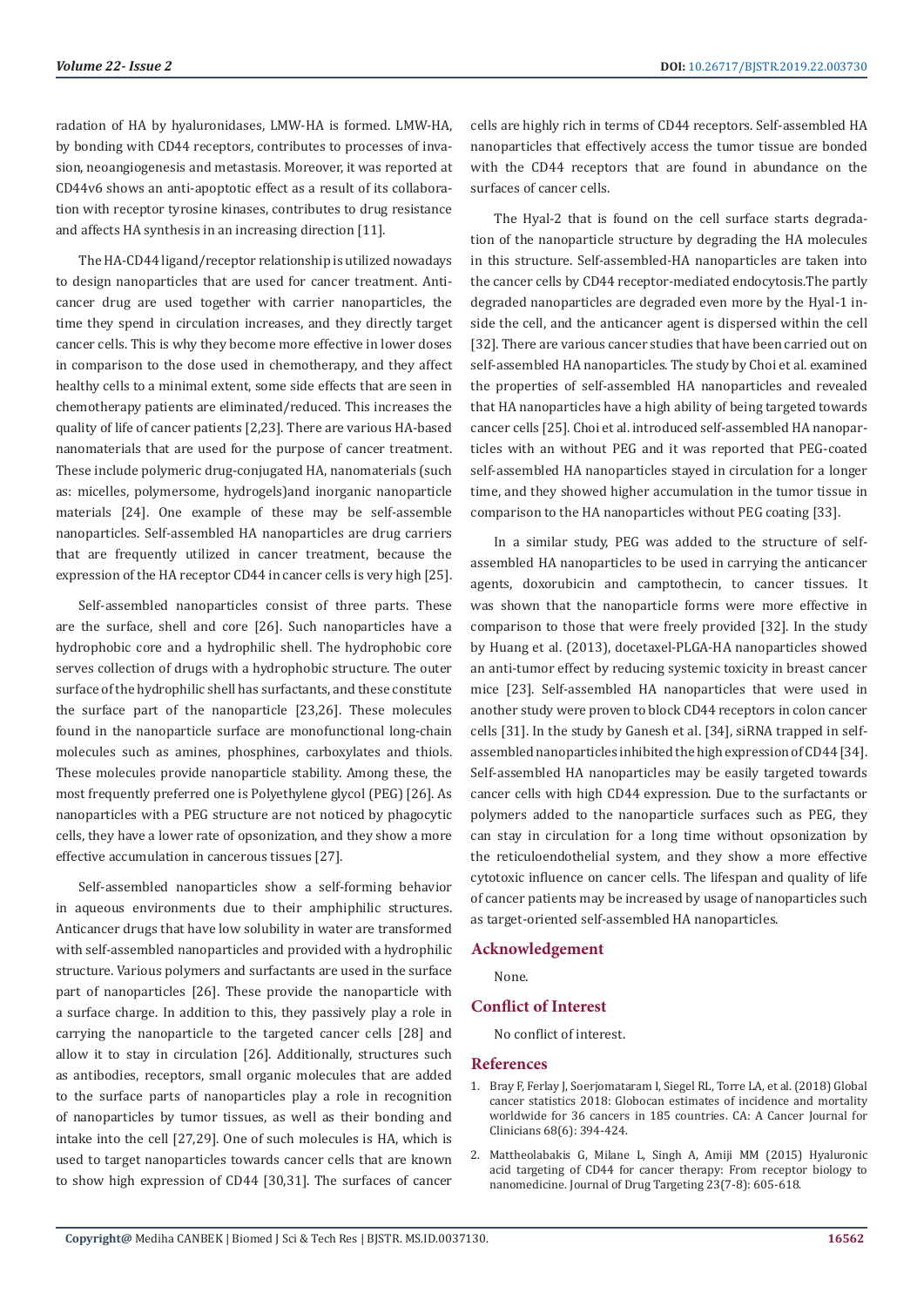- 3. [Canel M, Serrels A, Frame MC, Brunton VG \(2013\) E-cadherin integrin](https://www.ncbi.nlm.nih.gov/pubmed/23525005)  [crosstalk in cancer invasion and metastasis. Journal of Cell Science](https://www.ncbi.nlm.nih.gov/pubmed/23525005)  [Journal of Cell Science Zaidel-Bar J Cell Sci 126\(Pt2\): 393-401.](https://www.ncbi.nlm.nih.gov/pubmed/23525005)
- 4. [Karousou E, D Angelo ML, Kouvidi K, Vigetti D, Viola M, et al. \(2014\)](https://www.ncbi.nlm.nih.gov/pubmed/25126569)  [Collagen VI and hyaluronan: the common role in breast cancer. BioMed](https://www.ncbi.nlm.nih.gov/pubmed/25126569)  [research international 606458.](https://www.ncbi.nlm.nih.gov/pubmed/25126569)
- 5. [Dosio F, Arpicco S, Stella B, Fattal E \(2016\) Hyaluronic acid for anticancer](https://www.ncbi.nlm.nih.gov/pubmed/26592477)  [drug and nucleic acid delivery. Advanced Drug Delivery Reviews 97:](https://www.ncbi.nlm.nih.gov/pubmed/26592477)  [204-236.](https://www.ncbi.nlm.nih.gov/pubmed/26592477)
- 6. [Collins MN, Birkinshaw C \(2013\) Hyaluronic acid based scaffolds for](https://www.ncbi.nlm.nih.gov/pubmed/23399155)  [tissue engineering-A review. Carbohydrate Polymers 92\(2\): 1262-1279.](https://www.ncbi.nlm.nih.gov/pubmed/23399155)
- 7. [Meyer K \(1947\) The Biological Significance of Hyaluronic Acid and](https://pdfs.semanticscholar.org/9268/3cc9f3f780809414286824bac43e834257cc.pdf)  [Hyaluronidase. Physiological reviews 3: 335.](https://pdfs.semanticscholar.org/9268/3cc9f3f780809414286824bac43e834257cc.pdf)
- Misra S, Hascall VC, Markwald RR, Ghatak S (2015). Interactions between [hyaluronan and its receptors \(CD44, RHAMM\) regulate the activities of](https://www.ncbi.nlm.nih.gov/pubmed/25999946)  [inflammation and cancer. Frontiers in Immunologymunolog 6: 201.](https://www.ncbi.nlm.nih.gov/pubmed/25999946)
- 9. [Mima K, Beppu T, Ishiko T, Chikamoto A, Nakagawa S, et al. \(2014\)](https://www.ncbi.nlm.nih.gov/pubmed/24446084)  [Preoperative serum hyaluronic acid level as a prognostic factor in](https://www.ncbi.nlm.nih.gov/pubmed/24446084)  [patients undergoing hepatic resection for hepatocellular carcinoma.](https://www.ncbi.nlm.nih.gov/pubmed/24446084)  [British Journal of Surgery 101\(3\): 269-276.](https://www.ncbi.nlm.nih.gov/pubmed/24446084)
- 10. [Dosio F, Arpicco S, Stella B, Fattal E \(2016\) Hyaluronic acid for anticancer](https://www.ncbi.nlm.nih.gov/pubmed/26592477)  [drug and nucleic acid delivery. Advanced Drug Delivery Reviews 97:](https://www.ncbi.nlm.nih.gov/pubmed/26592477)  [204-236.](https://www.ncbi.nlm.nih.gov/pubmed/26592477)
- 11. [Karousou E, Misra S, Ghatak S, Dobra K, Gö](https://www.ncbi.nlm.nih.gov/pubmed/27746219)tte M, et al. (2016) Roles and [targeting of the HAS/ hyaluronan/CD44 molecular system in cancer](https://www.ncbi.nlm.nih.gov/pubmed/27746219)  [59:3-22.](https://www.ncbi.nlm.nih.gov/pubmed/27746219)
- 12. [Ecol M \(2014\) Comparative genetics of longevity and cancer: insights](https://www.ncbi.nlm.nih.gov/pmc/articles/PMC4353926/)  [from long-lived rodents. Nat Rev Genet 15\(8\): 531-540.](https://www.ncbi.nlm.nih.gov/pmc/articles/PMC4353926/)
- 13. [Fisher GJ \(2015\) Cancer resistance, high molecular weight hyaluronic](https://www.ncbi.nlm.nih.gov/pubmed/25740467)  [acid, and longevity. Journal of Cell Communication and Signaling 9\(1\):](https://www.ncbi.nlm.nih.gov/pubmed/25740467)  [91-92.](https://www.ncbi.nlm.nih.gov/pubmed/25740467)
- 14. [Tian X, Azpurua J, Hine C, Vaidya A, Myakishev Rempel M, et al. \(2013\).](https://www.ncbi.nlm.nih.gov/pubmed/23783513)  [High molecular weight hyaluronan mediates the cancer resistance of the](https://www.ncbi.nlm.nih.gov/pubmed/23783513)  [naked mole-rat 499\(7458\): 346-349.](https://www.ncbi.nlm.nih.gov/pubmed/23783513)
- 15. [Schuhmacher, Zoé Husson, Ewan St John Smith LN \(2015\) The](https://www.dovepress.com/the-naked-mole-rat-as-an-animal-model-in-biomedical-research-current-p-peer-reviewed-article-OAAP)  [naked mole-rat as an animal model in biomedical research: current](https://www.dovepress.com/the-naked-mole-rat-as-an-animal-model-in-biomedical-research-current-p-peer-reviewed-article-OAAP)  [perspectives. Open Access Animal Physiology 7: 137-148.](https://www.dovepress.com/the-naked-mole-rat-as-an-animal-model-in-biomedical-research-current-p-peer-reviewed-article-OAAP)
- 16. [Tian X, Azpurua J, Ke Z, Augereau A, Zhang ZD, et al. \(2014\) INK4 locus](https://www.ncbi.nlm.nih.gov/pmc/articles/PMC4313802/)  [of the tumor-resistant rodent, the naked mole rat, expresses a functional](https://www.ncbi.nlm.nih.gov/pmc/articles/PMC4313802/)  [p15/p16 hybrid isoform. PNAS 112\(4\): 1053-1058.](https://www.ncbi.nlm.nih.gov/pmc/articles/PMC4313802/)
- 17. [Bono P, Cordero E, Johnson K, Borowsky M, Ramesh V, et al. \(2005\)](https://researchportal.helsinki.fi/en/publications/layilin-a-cell-surface-hyaluronan-receptor-interacts-with-merlin-)  [Layilin, a cell surface hyaluronan receptor, interacts with merlin and](https://researchportal.helsinki.fi/en/publications/layilin-a-cell-surface-hyaluronan-receptor-interacts-with-merlin-)  [radixin. Experimental Cell Research, 308\(1\): 177-187.](https://researchportal.helsinki.fi/en/publications/layilin-a-cell-surface-hyaluronan-receptor-interacts-with-merlin-)
- 18. [Ghezzi P, Naor D \(2016\) Editorial: interaction Between Hyaluronic acid](https://www.ncbi.nlm.nih.gov/pmc/articles/PMC4745048/)  [and its receptors \(Cd44, rHaMM\) regulates the activity of inflammation](https://www.ncbi.nlm.nih.gov/pmc/articles/PMC4745048/)  [and Cancer The Editorial on the Research Topic Interaction Between](https://www.ncbi.nlm.nih.gov/pmc/articles/PMC4745048/)  [Hyaluronic Acid and Its Receptors \(CD44, RHAMM\) Regulates the](https://www.ncbi.nlm.nih.gov/pmc/articles/PMC4745048/)  [Activity 7.](https://www.ncbi.nlm.nih.gov/pmc/articles/PMC4745048/)
- 19. [Föger N, Marhaba R, Zöller M \(2001\) Involvement of CD44 in cytoskeleton](https://www.ncbi.nlm.nih.gov/pubmed/11228160)  [rearrangement and raft reorganization in T cells. Journal of Cell Science](https://www.ncbi.nlm.nih.gov/pubmed/11228160)  [114\(6\): 1169-1178.](https://www.ncbi.nlm.nih.gov/pubmed/11228160)
- 20. Kai Härkönen, Pyysalo S, Hakkola S, Ketola K, Oliveira C, et al. (2018) OF13.05 ISEV 2018 abstract book 103 Exosomal heparan sulphate proteoglycans (HSPGs) drive induction of a pro-angiogenic stromal cell phenotype Alex P. Shephard; Zsuzsanna Tabi; Rachel Errington; Aled Clayton; Jason P. Webber Tissue Microenvironment Group, ISEV 2018 abstract book, OF13.06: 103.
- 21. [Senbanjo LT, Chellaiah MA \(2017\) CD44: A multifunctional cell surface](https://www.ncbi.nlm.nih.gov/pubmed/28326306) [adhesion receptor is a regulator of progression and metastasis of cancer](https://www.ncbi.nlm.nih.gov/pubmed/28326306) [cells. Frontiers in Cell and Developmental Biology 5: 18](https://www.ncbi.nlm.nih.gov/pubmed/28326306)
- 22. [Sironen RK, Tammi M, Tammi R, Auvinen PK, Anttila M, et al. \(2011\)](https://www.ncbi.nlm.nih.gov/pubmed/21134368) [Hyaluronan in human malignancies. Experimental Cell Research 317\(4\):](https://www.ncbi.nlm.nih.gov/pubmed/21134368) [383-391.](https://www.ncbi.nlm.nih.gov/pubmed/21134368)
- 23. [Huang J, Zhang H, Yu Y, Chen Y, Wang D, et al. \(2014\). Biodegradable self](https://www.ncbi.nlm.nih.gov/pubmed/24135268)[assembled nanoparticles of poly \(d,l-lactide-co-glycolide\)/hyaluronic](https://www.ncbi.nlm.nih.gov/pubmed/24135268) [acid block copolymers for target delivery of docetaxel to breast cancer.](https://www.ncbi.nlm.nih.gov/pubmed/24135268) [Biomaterials 35\(1\): 550-566.](https://www.ncbi.nlm.nih.gov/pubmed/24135268)
- 24. [Kim JH, Moon MJ, Kim DY, Heo SH, Jeong YY \(2018\) Hyaluronic acid](https://www.ncbi.nlm.nih.gov/pubmed/30961058)[based nanomaterials for cancer therapy. Polymers 10\(10\): 1-15.](https://www.ncbi.nlm.nih.gov/pubmed/30961058)
- 25. Choi KY, Min KH, Na JH, Choi K, Kim K, et al. (2009) Self-assembled hyaluronic acid nanoparticles as a potential drug carrier for cancer therapy: synthesis, characterization, and in vivo biodistribution. Journal of Materials Chemistry 19(24): 4102-4107.
- 26. Christian P, Von der Kammer F, Baalousha M, Hofmann T (2008) Nanoparticles: structure, properties, preparation and behaviour in environmental media. Ecotoxicology 17(5): 326-343.
- 27. [Sun T, Zhang YS, Pang B, Hyun DC, Yang M, et al. \(2014\) Engineered](https://www.ncbi.nlm.nih.gov/pubmed/25294565) [nanoparticles for drug delivery in cancer therapy. Angewandte Chemie -](https://www.ncbi.nlm.nih.gov/pubmed/25294565) [International Edition 53\(46\): 12320-12364.](https://www.ncbi.nlm.nih.gov/pubmed/25294565)
- 28. [Nagarajan R, Ruckenstein E \(1991\) Theory of Surfactant Self-Assembly:](https://pubs.acs.org/doi/10.1021/la00060a012) [A Predictive Molecular Thermodynamic Approach. Langmuir 7\(12\):](https://pubs.acs.org/doi/10.1021/la00060a012) [2934-2969.](https://pubs.acs.org/doi/10.1021/la00060a012)
- 29. [Choi KY, Chung H, Min KH, Yoon HY, Kim K, et al. \(2010\) Self-assembled](https://www.ncbi.nlm.nih.gov/pubmed/19783037) [hyaluronic acid nanoparticles for active tumor targeting 31\(1\): 106-114.](https://www.ncbi.nlm.nih.gov/pubmed/19783037)
- 30. [Cho HJ, Yoon HY, Koo H, Ko SH, Shim JS, et al. \(2011\) Self-assembled](https://www.ncbi.nlm.nih.gov/pubmed/21733572) [nanoparticles based on hyaluronic acid-ceramide \(HA-CE\) and](https://www.ncbi.nlm.nih.gov/pubmed/21733572) [Pluronic® for tumor-targeted delivery of docetaxel. Biomaterials](https://www.ncbi.nlm.nih.gov/pubmed/21733572) [32\(29\): 7181-7190.](https://www.ncbi.nlm.nih.gov/pubmed/21733572)
- 31. [Jeong YI, Kim DH, Chung CW, Yoo JJ, Choi KH, et al. \(2012\) Self-assembled](https://www.ncbi.nlm.nih.gov/pubmed/22001557) [nanoparticles of hyaluronic acid/poly\(dl-lactide-co-glycolide\) block](https://www.ncbi.nlm.nih.gov/pubmed/22001557) [copolymer. Colloids and Surfaces B: Biointerfaces 90: 28-35.](https://www.ncbi.nlm.nih.gov/pubmed/22001557)
- 32. [Choi KY, Yoon HY, Kim JH, Bae SM, Park RW, et al. \(2011\) Smart](https://www.ncbi.nlm.nih.gov/pubmed/21967065) [nanocarrier based on PEGylated hyaluronic acid for cancer therapy. ACS](https://www.ncbi.nlm.nih.gov/pubmed/21967065) [Nano 5\(11\): 8591-8599.](https://www.ncbi.nlm.nih.gov/pubmed/21967065)
- 33. [Choi KY, Min KH, Yoon HY, Kim K, Park JH, et al. \(2011\) PEGylation of](https://www.ncbi.nlm.nih.gov/pubmed/21159377) [hyaluronic acid nanoparticles improves tumor targetability in vivo.](https://www.ncbi.nlm.nih.gov/pubmed/21159377) [Biomaterials 32: 1880-1889.](https://www.ncbi.nlm.nih.gov/pubmed/21159377)
- 34. [Ganesh S, Iyer AK, Morrissey DV, Amiji MM \(2013\) Hyaluronic acid based](https://www.ncbi.nlm.nih.gov/pubmed/23410679) [self-assembling nanosystems for CD44 target mediated siRNA delivery](https://www.ncbi.nlm.nih.gov/pubmed/23410679) [to solid tumors. Biomaterials 34\(13\): 3489-3502.](https://www.ncbi.nlm.nih.gov/pubmed/23410679)